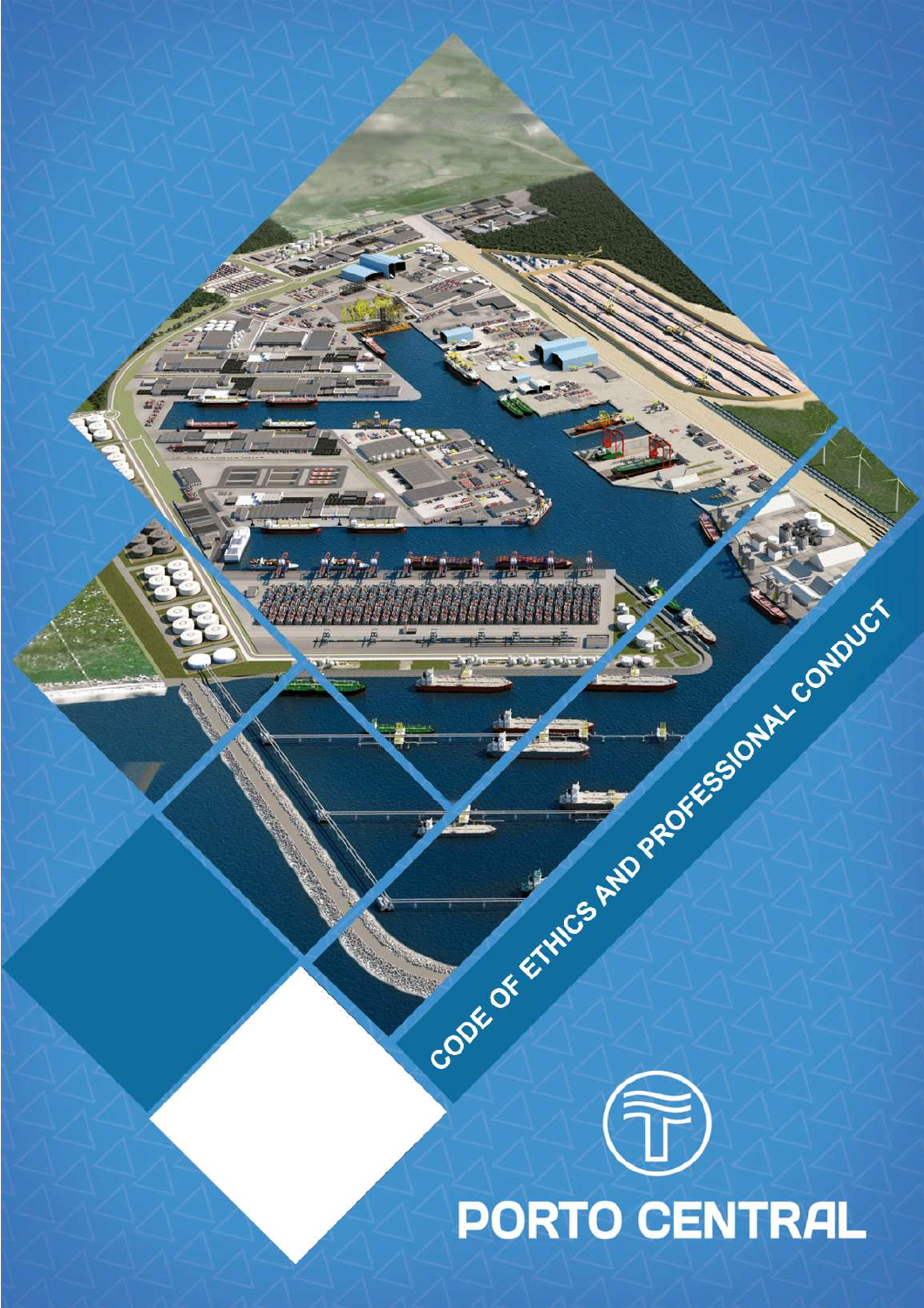

# **SUMMARY**

| 1    |                                                             | $\mathbf{2}$            |
|------|-------------------------------------------------------------|-------------------------|
| 2    |                                                             | $\overline{2}$          |
| 3    |                                                             | $\overline{3}$          |
| 4    |                                                             | $\overline{\mathbf{3}}$ |
| 5    |                                                             | $\overline{\mathbf{3}}$ |
| 5.1  |                                                             | $\overline{3}$          |
| 5.2  |                                                             | $\overline{\mathbf{4}}$ |
| 5.3  |                                                             | $\overline{\mathbf{4}}$ |
| 5.4  |                                                             | 4                       |
| 5.5  |                                                             | 5                       |
| 5.6  |                                                             | 5                       |
| 5.7  |                                                             | 5                       |
| 5.8  | Accounting operations and financial statements              | $6\phantom{1}6$         |
| 5.9  | confidentiality of intellectual property and Company<br>The | 6                       |
|      |                                                             |                         |
| 5.10 |                                                             | 6                       |
| 5.11 |                                                             | $6\phantom{1}6$         |
| 6    |                                                             | $\overline{7}$          |
| 7    |                                                             | 7                       |
| 8    |                                                             | $\overline{7}$          |
| 8.1  | Conflict of interest and conduct with external parties      | $\overline{7}$          |
| 8.2  |                                                             | 8                       |
| 8.3  |                                                             | 8                       |
| 8.4  |                                                             | 8                       |
| 8.5  |                                                             | 8                       |
| 8.6  |                                                             | 9                       |
| 8.7  |                                                             | 9                       |
| 9    |                                                             | 9                       |
| 10   |                                                             | 10                      |
| 10.1 |                                                             | 10                      |
| 10.2 |                                                             | 10                      |
| 10.3 |                                                             | 11                      |
| 11   |                                                             | 11                      |
| 12   |                                                             | 11                      |
|      | <b>RECEIPT AND COMMITMENT TERM</b>                          |                         |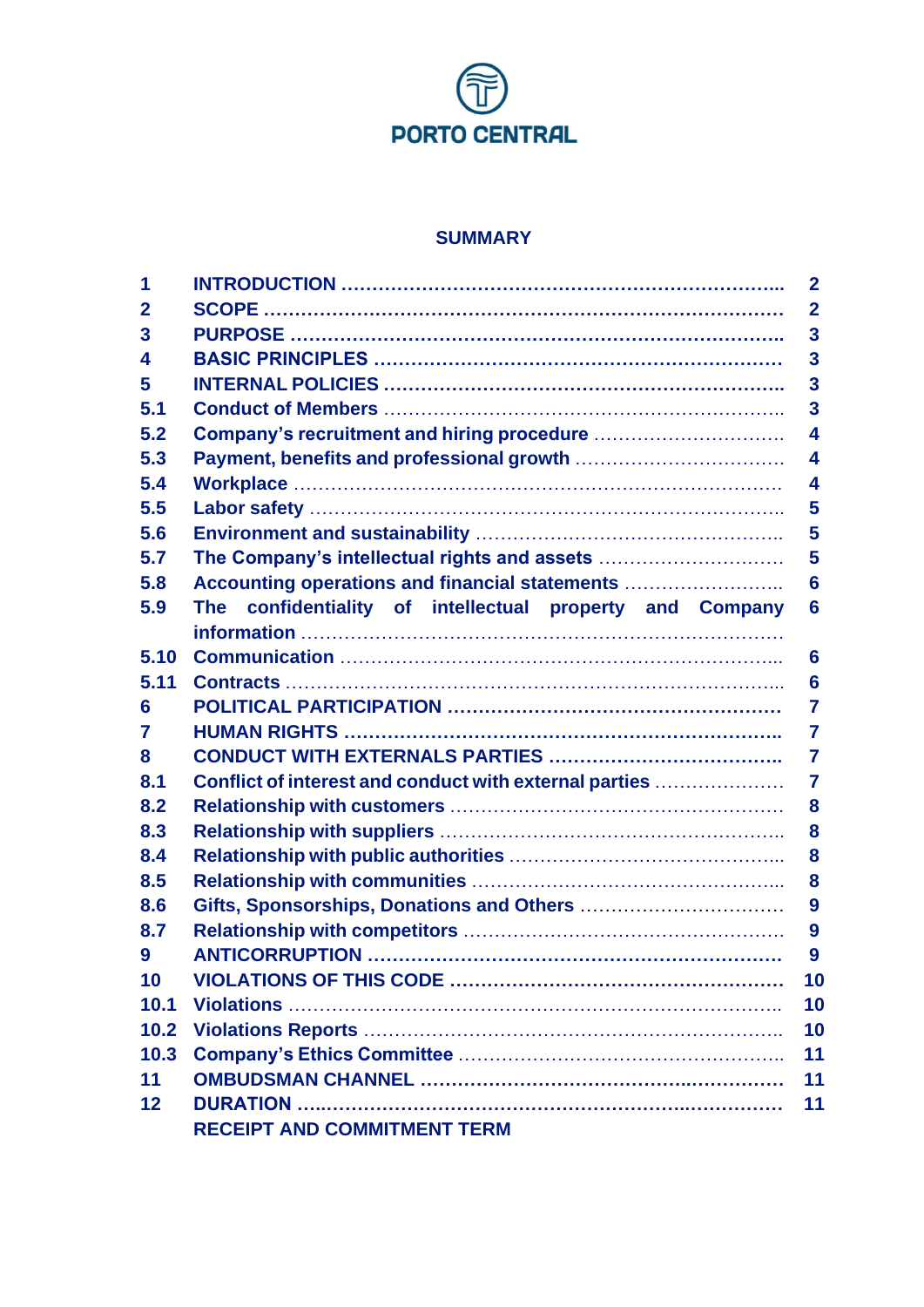

#### **Introduction** 1

Porto Central Complexo Industrial Portuário S/A (hereinafter referred to as 'Company') believes that the fostering and the promotion of ethical and moral principles are fundamental to the sustainable growth of its business.

Based on this premise, the Company drafted this Code of Ethics and Professional Conduct (referred to as 'Code') in order to structure and guide, in a fully transparent way, the behaviors and conduct relative to the activities related to the Company's Corporate Purpose.

Therefore, this Code reinforces and publicizes the minimum standards regarding attitude and conduct adopted by the Company.

Members and Partners shall practice and disclose the Company's values and principles, and comply and enforce the provisions of this Code.

#### **Scope** 2

This Code applies to:

- (a) Shareholders, Company Board of Directors, Company Executives, employees, trainees and apprentices (referred to as "Members").
- (b) Consultants, suppliers, business partners and other people or companies who will act for the benefit, or on behalf, of the Company (referred to as "Partners").
- (c) Subsidiary affiliated and controlled companies which, for the purpose of this Code, will be considered as "Members").

Members and Partners shall perform their activities in compliance with the function for which they are hired, as well as, in compliance with, the provisions of this Code, the applicable laws and regulations, internal policies and contracts and agreements signed by the Company.

This Code is not intended to describe all behaviors and practices related or resulting from the Company's business. Its purpose is to establish the minimum principles and guidelines to assist in the behavior of its Members and Partners in favor of an ethical and honest conduct.

The subjects treated in this Code may be complemented by additional rules, manuals or other instructions issued by the Company.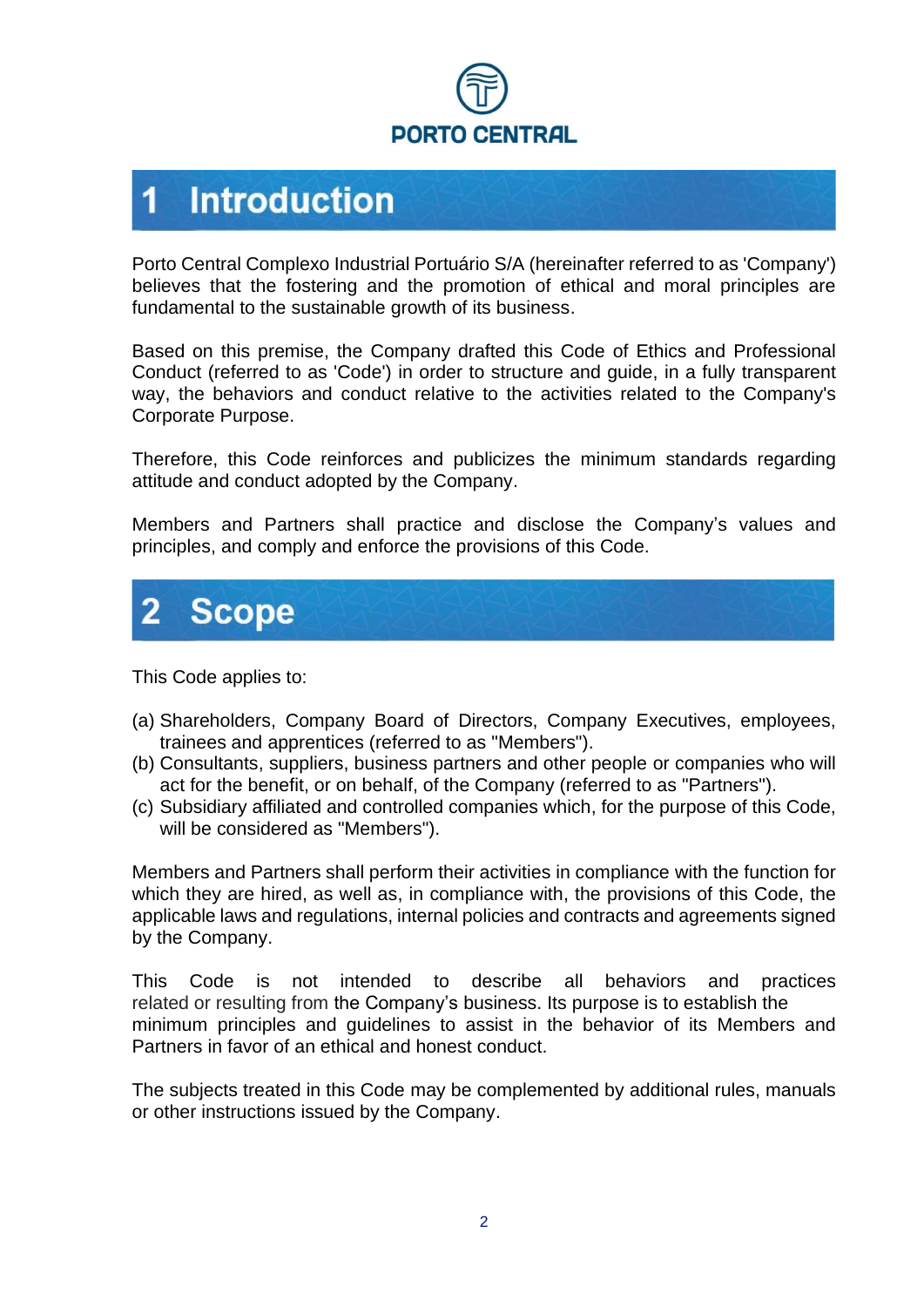

#### $3<sup>1</sup>$ **Purpose**

This Code has the following main purposes:

- (a) To inform the ethical and moral minimum standards to be adopted by Members and Partners regarding the conduct of the Company's business and activities;
- (b) To guide and harmonize the attitude, conduct and decisions to be adopted by Members and Partners in order to avoid wrong interpretations and contradictory decisions;
- (c) To regulate internal and external relationships;
- (d) To make public the Company's policies in accordance with the practices of good corporate governance;
- (e) To protect and promote human rights based on the Universal Declaration of Human Rights.

#### **Basic Principles**  $\boldsymbol{\varDelta}$

The Company's business and activities shall be guided by the following principles:

- (a) Equality;
- (b) Transparency;
- (c) Loyalty;
- (d) Respect for life and human rights;
- (e) Sustainability;
- (f) Integrity.

#### 5 **Internal Policies**

# **5.1. Conducts of Members**

The Members shall act according to the Company's bylaws and:

(i) Act with fairness, honesty, loyalty and respect towards other Members, Partners and outside parties;

(ii) Act according to the applicable laws and with respect towards human rights, the environment and the principles set forth in this Code;

(iii) Perform activities respecting the health and safety criteria set forth by the Company;

(iv) Preserve the Company's intellectual rights and assets, including its image and reputation;

(v) Report in advance, any external activities that could affect or conflict with the Company's activities or otherwise benefit competitors;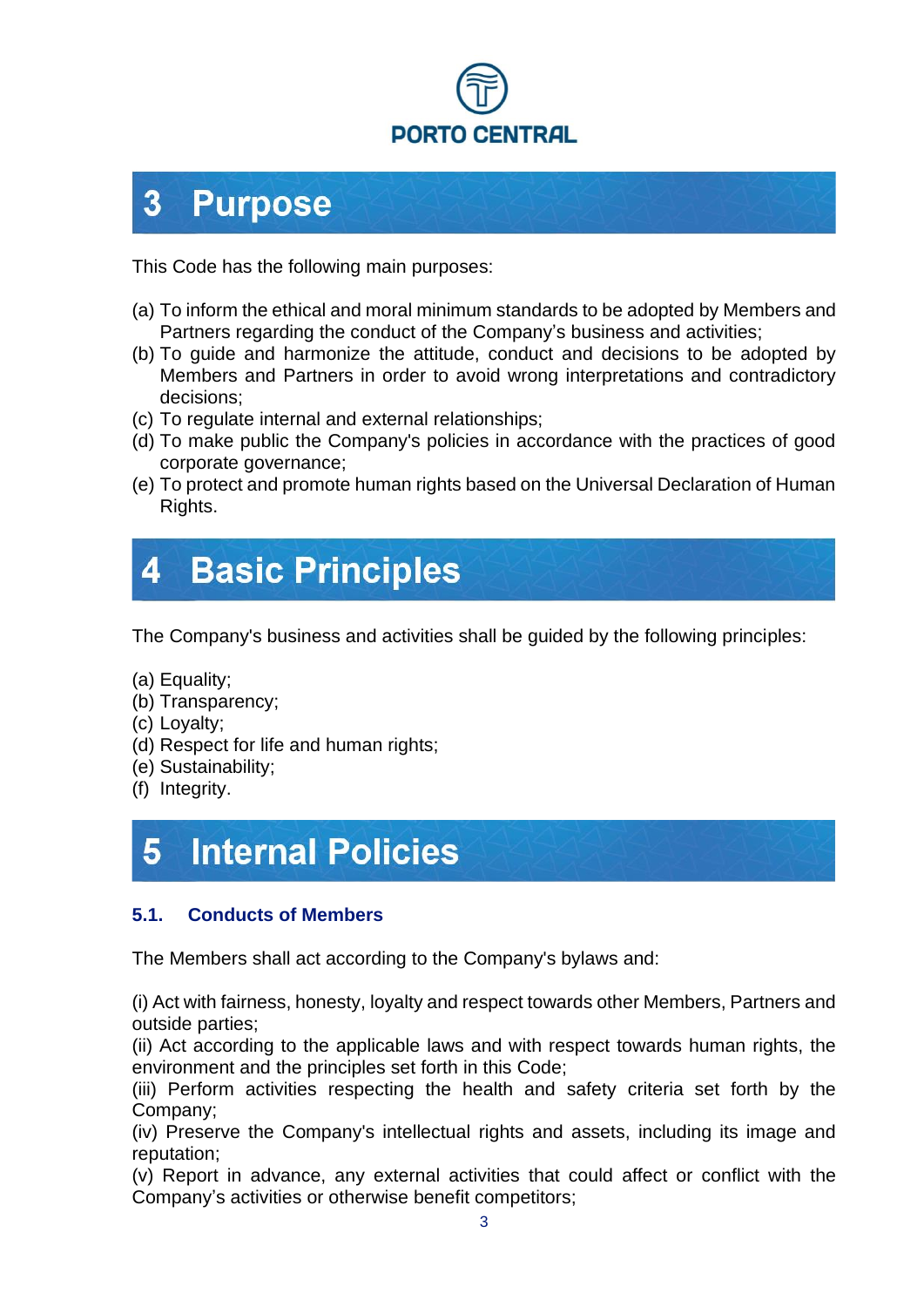

(vi) Prevent any conflicts of self-interest with the Company's interests and, when this is not possible, refrain from representing the Company in the specific issue and report the fact to the responsible manager or the Company's Ethics Committee;

(vii) Not use the Company's name or professional position for any personal interest;

(viii) Not offer or receive gifts or benefits as a means of exercising improper influence or for personal gain or reward;

(ix) Not practice any act of economic or financial interest or any other activity that competes, directly or indirectly, with the Company's business.

# **5.2. Company's recruitment and hiring procedure**

The procedure for recruitment, hiring and contract termination of the Company's Members will be non-discriminational and will be equal employment opportunity.

Applicants indicated by Members shall comply with the stages of the recruitment and hiring process, on equal conditions with other candidates.

Positions of subordination or relevant influence between family Members in the Company are not allowed, unless by prior approval by the Company´s Executive Members. In cases involving Company Executive Members, a prior approval by the Company's Board of Directors is needed. In cases involving the Company's Board of Directors, a prior approval by the Company's Shareholders is required.

#### **5.3. Payment, benefits and professional growth**

Payments, benefits and professional-growth policies toward Members, are based on individual merit and professional skills of each Member, according to the professional opportunities offered by the Company.

#### **5.4. Workplace**

Members shall treat each other and third parties with warmth and respect, regardless of any hierarchical position, title or function. Any kind of discrimination, embarrassment, moral or sexual harassment, intrusion into private life or any other form of physical or moral abuse are not tolerated.

Members shall dress appropriately and consistently with the type of work performed, including, when necessary, the use of Personal Protective Equipment –PPE).

The misuse of drugs, alcohol or any illicit substance while working for, or representing, the Company, or while conducting Company Business, is prohibited. Members are also prohibited to remain in the Company under the influence of drugs, alcohol or any illicit substance.

Carrying any kind of weapon in the Company is prohibited, except by expressly authorized professionals.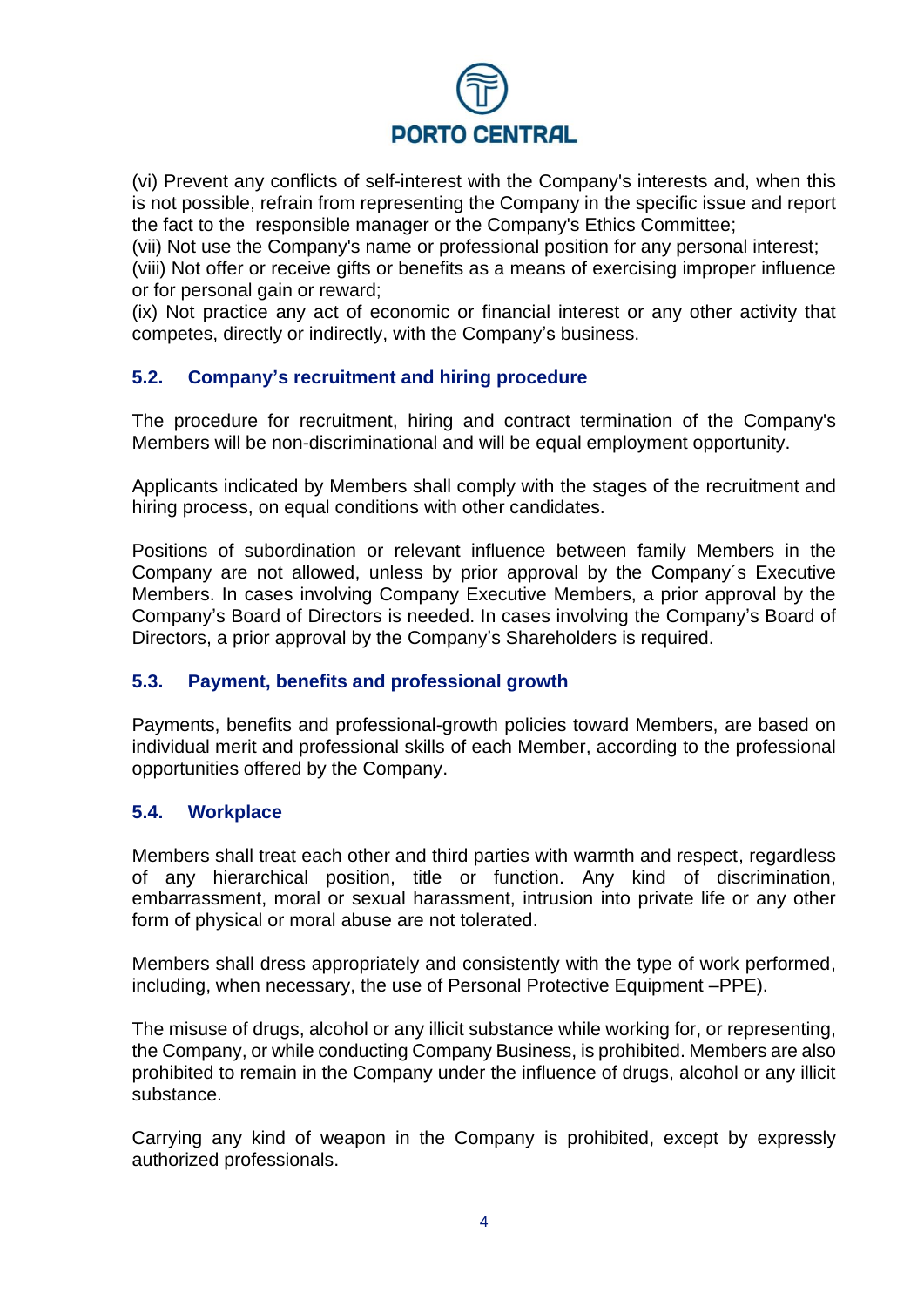

#### **5.5. Labor safety**

The Members shall comply with the procedures and practices of health and safety related to their activities, mainly the procedures related to the use, maintenance and care of safety equipment (Personal Protective Equipment-PPE) defined as mandatory, in order to promote a safe and healthy working environment.

Partners shall comply with the law and the Company's health and safety procedures and practices, as well as with all safety and health practices and procedures related to their activities, including the provision and instruction regarding the use, maintenance and care of Personal Protective Equipment – PPE by its personnel.

Members and Partners have the right to refuse tasks that may put them at a health and/or safety risk, when there are no adequate protective procedures or measures in place.

# **5.6. Environment and sustainability**

The Company takes into account sustainable development, preservation of the environment, efficient use of non-renewable resources, recycling and the development of environmental awareness, and therefore, it undertakes environmental responsibility initiatives and supports a precautionary approach to environmental challenges.

Members and Partners shall act in benefit of the protection and preservation of the environment, according to the current environmental legislation.

# **5.7. The Company's intellectual rights and assets**

Members and Partners shall protect the Company's intellectual rights and assets under their care and avoid their misuse.

The use of the Company's intellectual rights and assets for purposes incompatible with the Company's interests is prohibited.

Members and Partners shall use the Company's equipment, facilities and electronic systems for purposes related to its professional activities.

The use of Company equipment, facilities and electronic systems for private purposes shall not interfere with the activities of Members or Partners or in the performance of the Company, nor impose any loss or risk to the Company's assets and intellectual rights.

The use of company equipment, facilities and electronic systems by non-authorized third parties is not allowed.

The installation of unauthorized software in the Company's computer is prohibited.

All Patents, industrial designs, software and any other work of an intellectual nature created by Members in the workplace belong exclusively to the Company.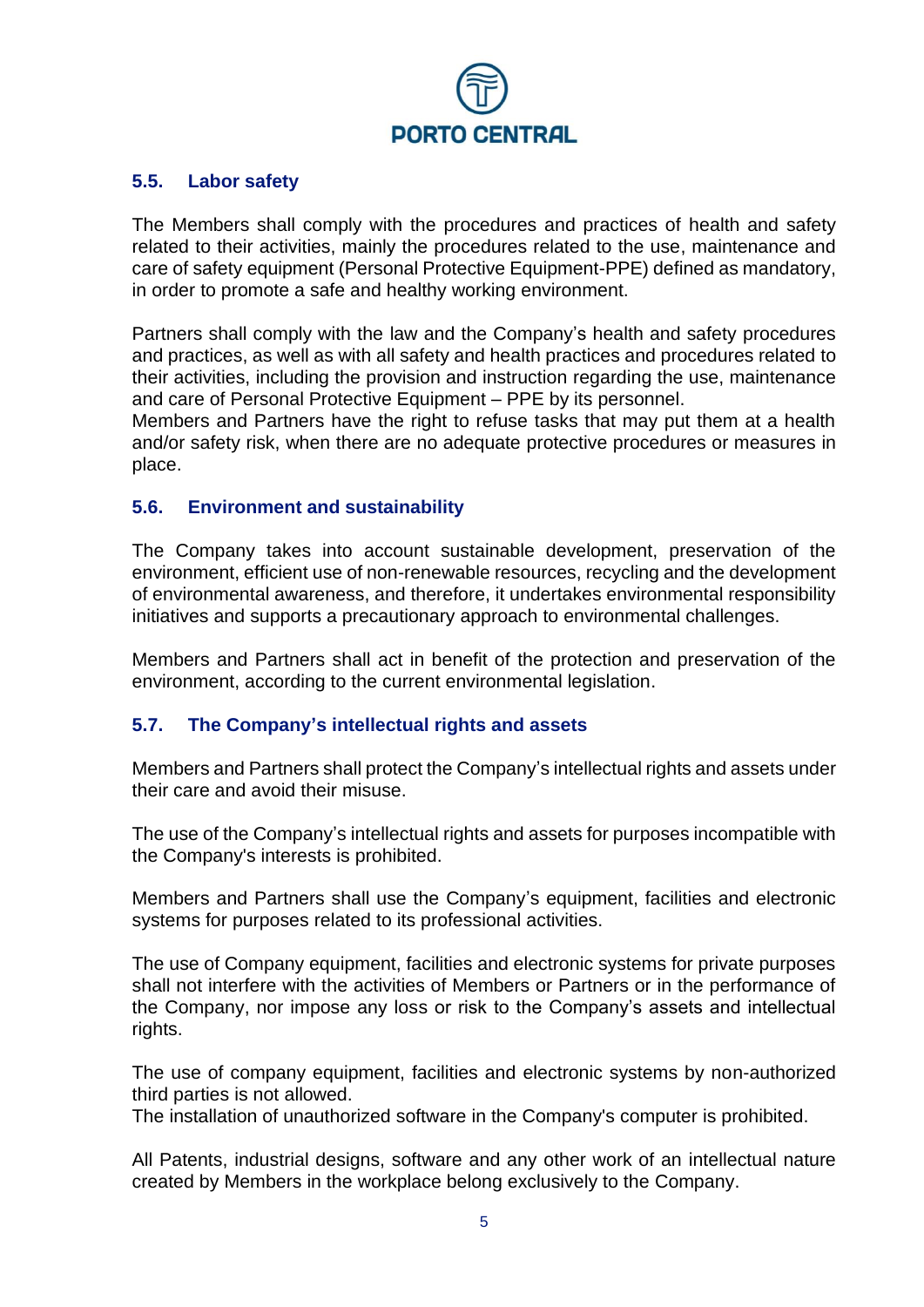

Members, who create in the workplace any intellectual, artistic and scientific work susceptible to protection in accordance with Brazilian Law, will have the moral rights under the respective work. However, the Company will own the rights of use of such work.

#### **5.8. Accounting operations and [financial statements](http://www.linguee.com.br/ingles-portugues/traducao/financial+statements.html)**

All accounting operations and financial and economic activities involving the Company shall be registered in the Company's financial system and the Company's accounting records and shall strictly observe the current legislation, rules and accounting principles.

# **5.9. The confidentiality of intellectual property and Company information**

Members and Partners shall not disclose to third parties any information, data, materials, documents, technical or commercial specifications, innovations, improvements or any intellectual property from the Company that they may have been exposed to as a result of their work, unless: (a) expressly authorized by the Company; (b) already available in the public domain; (c) is required by law, court or administrative order, within the limits of the requested information.

The obligation of confidentiality shall continue even when Members or Partners no longer have a relationship with the Company.

Members and Partners shall, whenever possible and available, archive physical documents in a safe place, and digital documents in equipment protected with passwords.

#### **5.10. Communication**

Members and Partners shall ensure the Company's good image by fulfilling the policies of use of social networks and the rules relating to external communications.

All communication with external parties on behalf of the Company, whether written or verbal (such as lectures and interviews), shall only be conducted with the Company's prior authorization and guidance.

The Company's image, logo or any other institutional symbol may only be used by prior Company authorization.

#### **5.11. Contracts**

Members and Partners shall act in an honest, fair and ethical manner with all customers, Company's suppliers and competitors. The use of unfair practices, manipulation, concealment or misrepresentation of the facts or the use of privileged information during any contractual negotiation involving the Company is forbidden.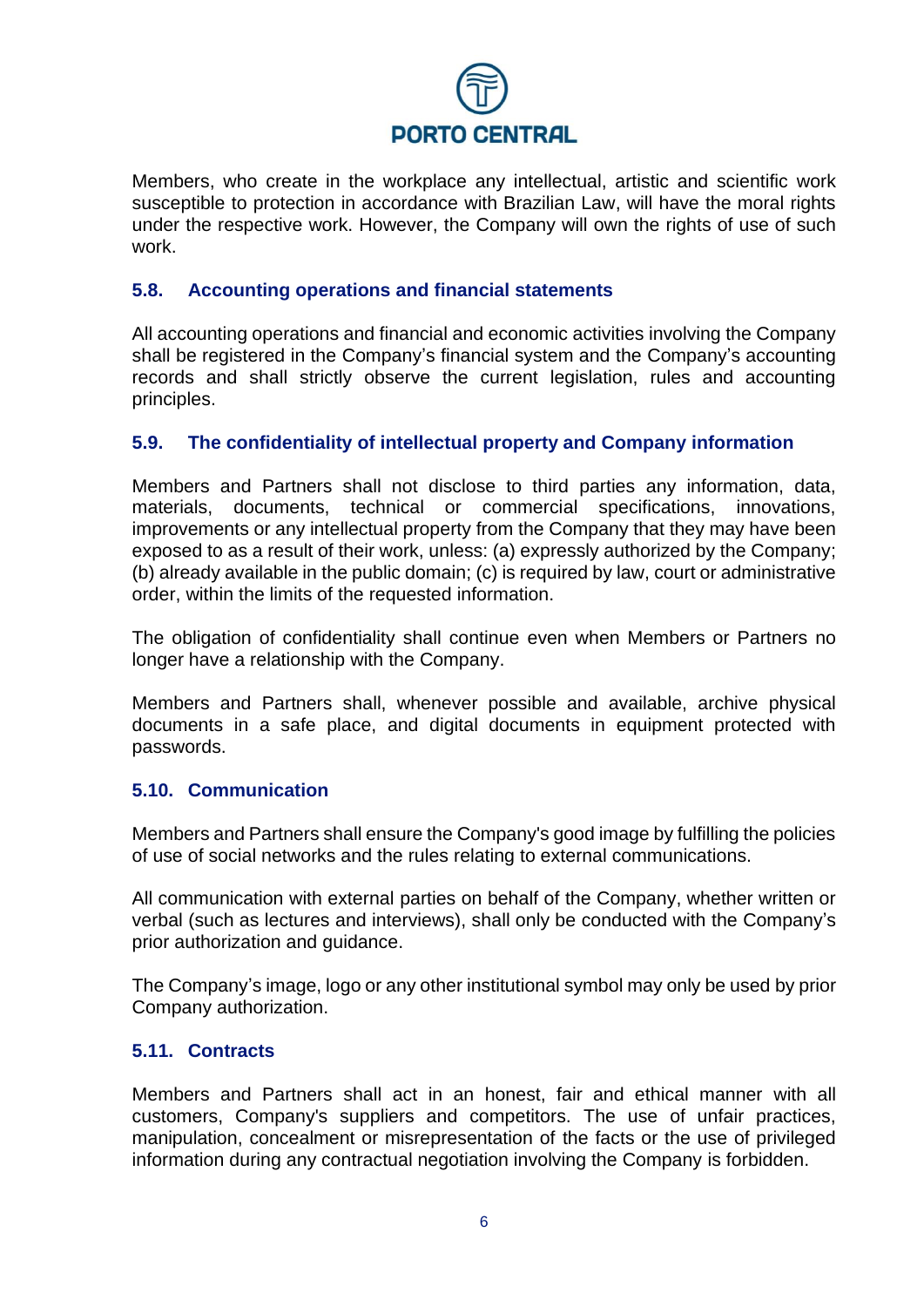

All contracts, payments and commitments made on behalf of the Company shall be according to the Company's Bylaws or previously authorized by the Company's Executives Members.

#### **Political Participation** 6

The Company does not adopt political or partisan positions. The Company's resources, space and image shall not be used to serve political, personal or party interests.

The Company respects the individual rights of Members that want to be involved in civic affairs or political process. However, such participation shall take place outside the workplace and during Member's free time and at his or hers own expense. Members who choose to apply for a political or public position or want to manifest publicly political issues, shall refrain from their function in the Company.

#### **Human Rights** 7

All Company activities and business shall respect internationally-recognized human rights.

The Company encourages diversity in the workforce and does not tolerate discrimination or prejudice related to race, religion, age, gender, political affiliation, ideology, social class, nationality, marital status, sexual orientation or physical condition of any kind.

The Company does not tolerate, allow or condone any business involving the use of forced labor and/or child labor, sexual exploitation and human trafficking in any process related to its activities and businesses.

#### **Conduct with Externals Parties** 8

Company Members and Partners shall act in a non-discriminatory and productive manner and with social and environmental responsibility regarding external parties and relations. Company Members and Partners shall always respect the laws and regulations of each location.

# **8.1. Conflict of interest and conduct with external parties**

All Members, in the course of relations with: (i) others Members; (ii) potential or existing Partners, suppliers, business partners, consultants; (iii) public authorities and/or; (iv) community, are prohibited from using their position in the Company to obtain any kind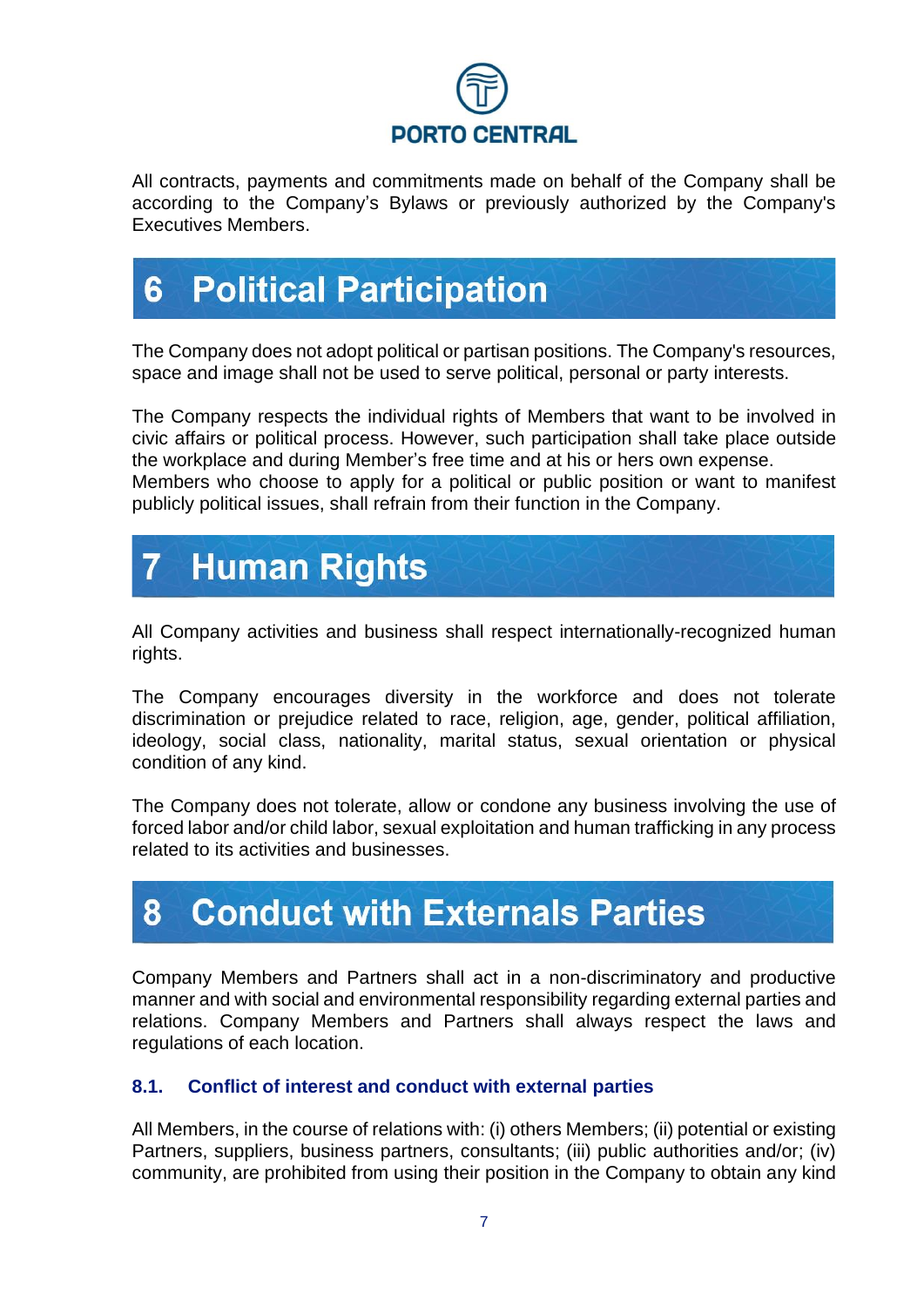

of advantage, privilege or benefit, directly or indirectly, personal or for third parties, for purposes incompatible with the interests of the Company.

#### **8.2. Relationship with customers**

Members and Partners must maintain a clear, ethical and efficient relationship with the Company's customers by identifying their priorities, meeting their needs, ensuring quality of service, reliability and confidentiality of information provided, respecting the agreements signed and the promised or expected deadlines.

# **8.3. Relationship with suppliers**

The selection and contracting of product or service suppliers shall aim for the Company's best interests and be based on technical and professional criteria, such as competence, quality, supply capacity, deadline, price, financial stability.

Suppliers shall comply with all laws and regulations applicable to the service or product contracted.

The Company may terminate a business relationship with a supplier if there is any damage to its interests, image or in case a supplier does not comply with a tax, environmental, health, safety or other legal requirement.

If a supplier has family or personal relationship with a Member, the Company's business relationship will only be allowed by prior authorization by the Company's Executive Members. In cases involving the Company´s Executive Members, a prior authorization by the Company's Board of Directors is needed. In cases involving the Company's Board of Directors, a prior authorization by the Company's Shareholders is required.

#### **8.4. Relationship with public authorities**

The practice of any act against government property and public values is not allowed. Members and Partners shall avoid circumstances that might create conflict of interest with the government or that might compromise the collective interest in an improper manner. Any actual or potential conflict shall be informed to the responsible manager, Company's Ethics Committee or the reporting channel.

The Company shall be immediately informed about any claim presented by a government representative against any Company Member.

#### **8.5. Relationship with communities**

The Company is committed to the development of the communities where it is located and to keep open communication channels with them.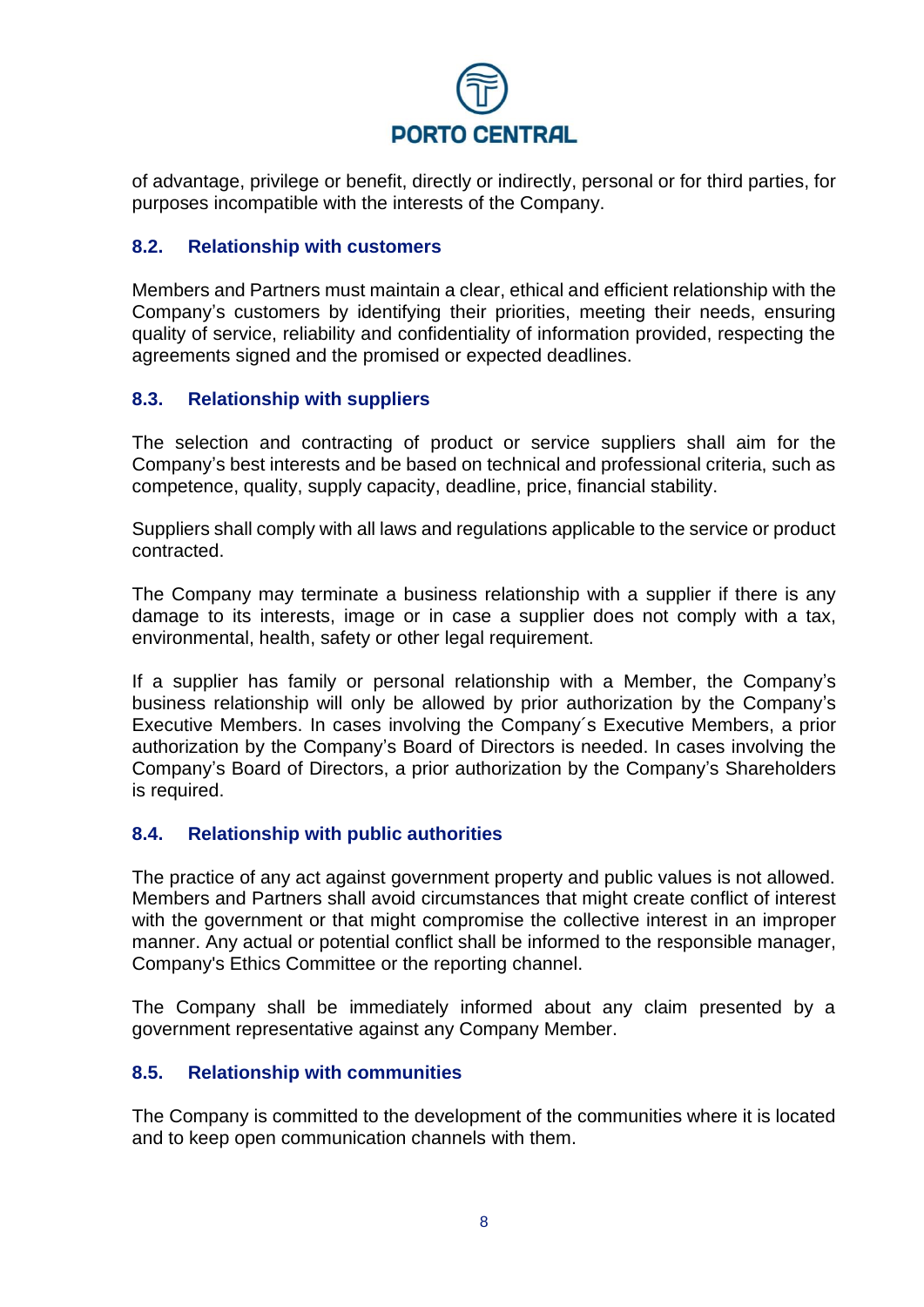

The Company will, at the appropriate time, inform local communities about health and safety issues concerning its business.

# **8.6. Gifts, Sponsorships, Donations and Others**

Members are permitted, within parameters of proportionality and reasonableness applicable to a normal commercial relationship, offer and receive gifts (without commercial value), invitations to events and payment of expenses, provided that they are appropriate to satisfy a legitimate business need or a real opportunity for professional development.

The offering and receival of gifts (without commercial value), invitations to events and payment of expenses shall be previously approved by the responsible manager, or, when exceeding the value of R\$ 150,00 (one hundred and fifty Reais) per person and event, by the Company Executive Members. Under no circumstances, Members may give or receive money or other personal advantage as a gift.

All sponsorships or contributions offered on behalf of the Company shall be previously approved by the Company and registered in the Company's records.

No Company sponsorship or contribution shall be made in exchange of improper benefits to Company, Members, Public Authorities or third parties.

#### **8.7. Relationship with competitors**

Fair competition shall be the basic element in all Company operations.

Members are prohibited to perform any understandings and/or agreements with competitors, explicit or implied, which may provide competitive advantages to competitor or restrict in any way the free competition of the market, manipulate the results of a public bidding or competitive public processes.

Members are prohibited to make any comments that may negatively affect the image of competitors or contribute to the spread of untrue rumors about them.

#### 9 **Anticorruption**

The Company does not tolerate any act related to corruption that could be considered a serious violation of this Code and will subject the offender to immediate resignation or contract termination, as applicable.

Members and Partners shall act ethically and refrain from any illegal business and coercive or fraudulent practices, under penalty provided in this Code.

Members and Partners are prohibited to: (i) promise, offer, give or receive, directly or indirectly, financial or non-financial benefits, payments, gifts or any kind of advantages that constitute illegal or corrupt practice; (ii) falsify, defraud, manipulate or omit facts or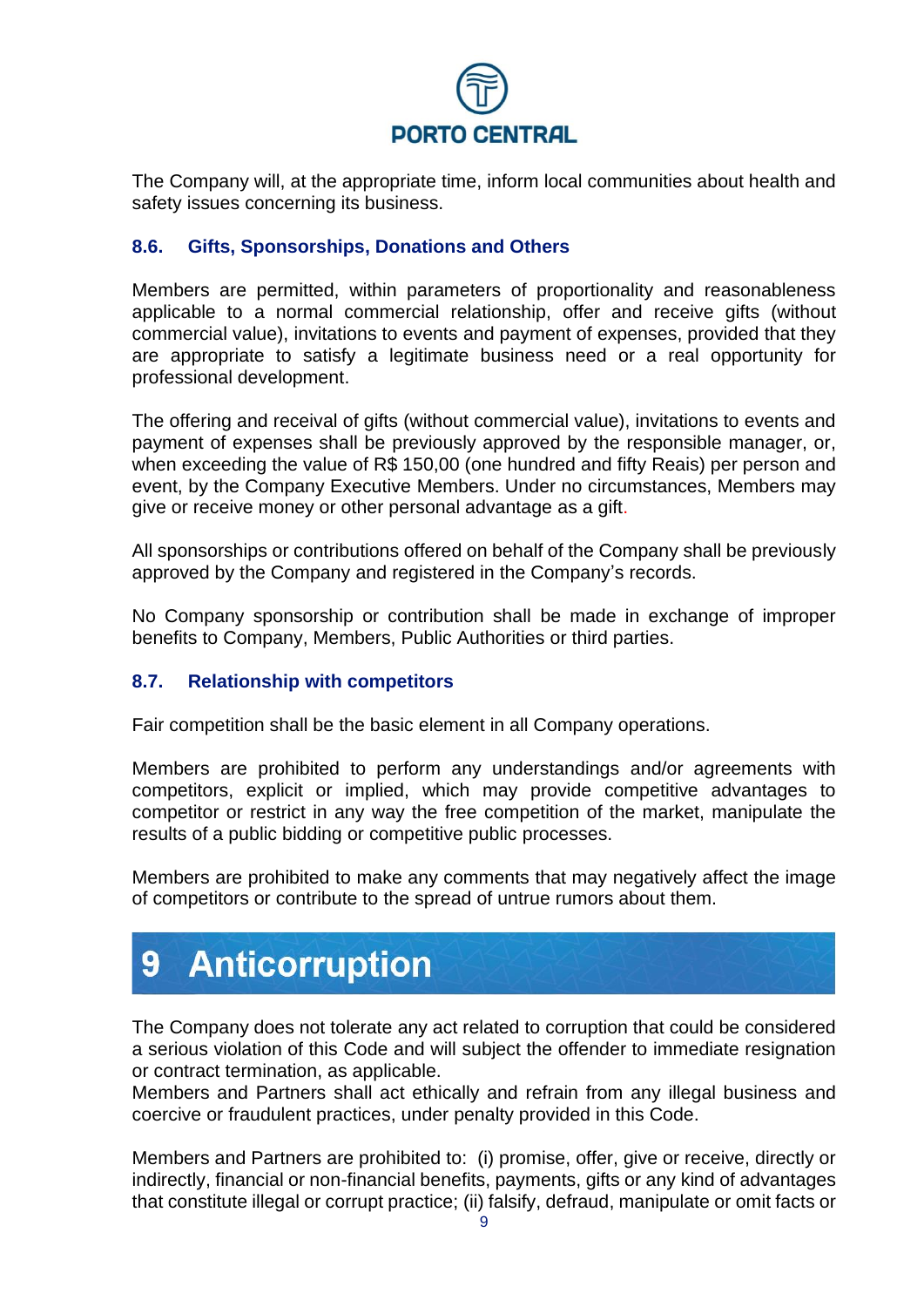

documents; (iii) defraud, hinder, manipulate or prevent bidding processes or performance of administrative contracts or; (iv) defraud, hinder, manipulate or prevent public authorities from performing investigations and inspections.

Members and Partners shall report to the Company and the competent authorities any situation involving corruption that may come to their knowledge.

#### **Violations of this Code** 10

In case of doubts about any provisions of this Code or the integrity of conduct, Members and Partners shall take the matter to their responsible manager or the Company's Ethics Committee.

Any violation of the provisions of this Code shall subject the offender to the applicable penalties and disciplinary sanctions, which include a warning (verbal or formal), suspension, resignation and termination of the contract, according to the gravity of the violation and without prejudice to other penalties authorized by law or contract.

# **10.1. Violations**

All violations will be investigated by the Company's Ethics Committee, judged by the Company's Executive Members and, when necessary, the competent authorities will be informed.

#### **10.2. Violation Reports**

Any act or situation that involves an actual or potential violation of the principles, guidelines or rules of this Code or any other Company policy shall be immediately reported to the responsible manager, Company Executive Members, Company Board of Directors or the Company's Ethics Committee, directly or anonymously, through any communication channels available in the Company.

In any case, the violation shall always be informed to the Company's Ethics Committee which will take all applicable measures, including those related to communication to the competent public authorities, when applicable.

Regardless of the method, all communications shall be treated with confidentiality and anonymity, except in cases where the confidentiality and anonymity were expressly renounced or when required by law or court order, regulatory body or stock market. Any form of retaliation against the person who in good faith reports any fact contrary to the guidelines set forth in this Code will not be allowed or tolerated.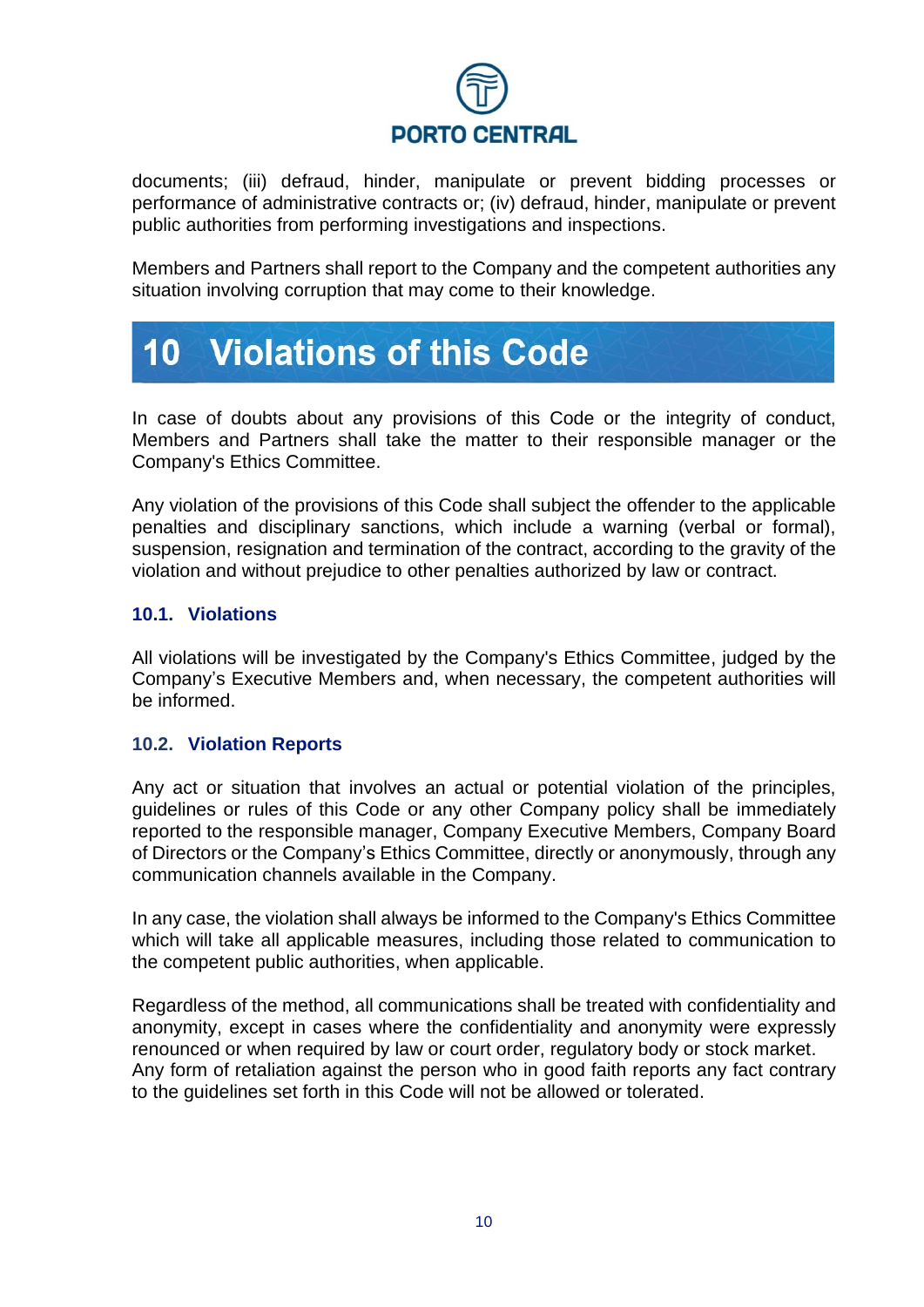

# **10.3. Company's Ethics Committee**

The Company's Ethics Committee will be formed by 3 (three) members elected by the Company's Executive Members and will be responsible:

- (i) To raise awareness, spread and monitor the implementation of the rules described in this Code among Members and the Company's Partners;
- (ii) To clarify questions and provide guidance on compliance with this Code;
- (iii) To conduct the investigation of any violation of this Code;
- (iv) To recommend to the Company's Executive Members the application of appropriate penalties to the Member or Partner violating this Code;
- (v) To recommend to the Company Board of Directors the application of appropriate penalties to the Company's Executive Member offender of this Code.

#### **Ombudsman Channel** 11

The Ombudsman Channel is a confidential and direct communication channel, created to guarantee for internal or external party the means to report about conduct or behavior that is not in accordance with the principles and rules of the Code of Ethics and Professional Conduct of the Company or of the law.

The Ombudsman Channel can also be used for any doubts, questions or suggestions about this Code. Make your report through the following Ombudsman Channels:

- ◆ Email: [ouvidoria@portocentral.com.br](mailto:ouvidoria@portocentral.com.br)
- Electronic message via our website page: [www.portocentral.com.br](http://www.portocentral.com.br/)
- Letter addressed to the Company's Ethics Committee at Rua José Alexandre Buaiz, nº 350, Store 08, Ed. Affinity Work, Enseada do Suá, Vitória –ES, CEP: 29.050-545.
- Telephone: + 55 (27) 3200-3779

In all available contact channels, it is possible to maintain the anonymity of the report.

#### **Duration** 12

This Code shall remain in force indefinitely and may be reviewed in order to ensure that it remains relevant and effective.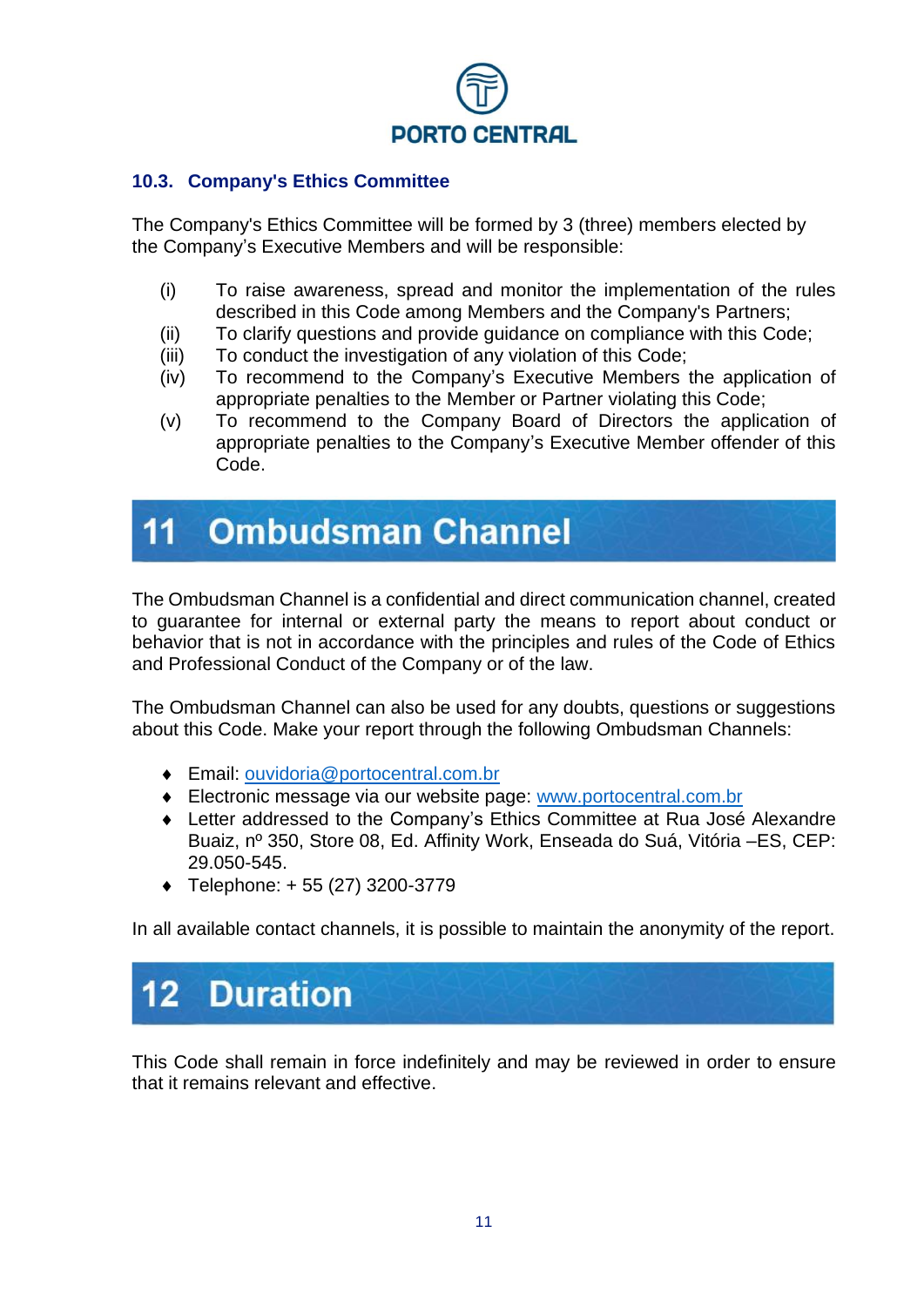

# **Receipt and Commitment Term**

I confirm, for all purposes, that I received a full copy of the Porto Central Complexo Industrial Portuário S.A. Code of Ethics and Professional Conduct and I am aware of its provisions and its relevance for the Company´s activities.

I declare that I have been informed and fully understand the rights and obligations of this Code.

I also understand that this Code was developed to be a guide to the Company's policy to conduct its business. I shall immediately report to my responsible manager any event current not expressly foreseen by this Code.

The signature and / or electronic acceptance of this Code is an expression of free consent on the compliance of all the provisions set forth herein.

| Name:           |  |
|-----------------|--|
| Department:     |  |
| Place and date: |  |
| Signature:      |  |